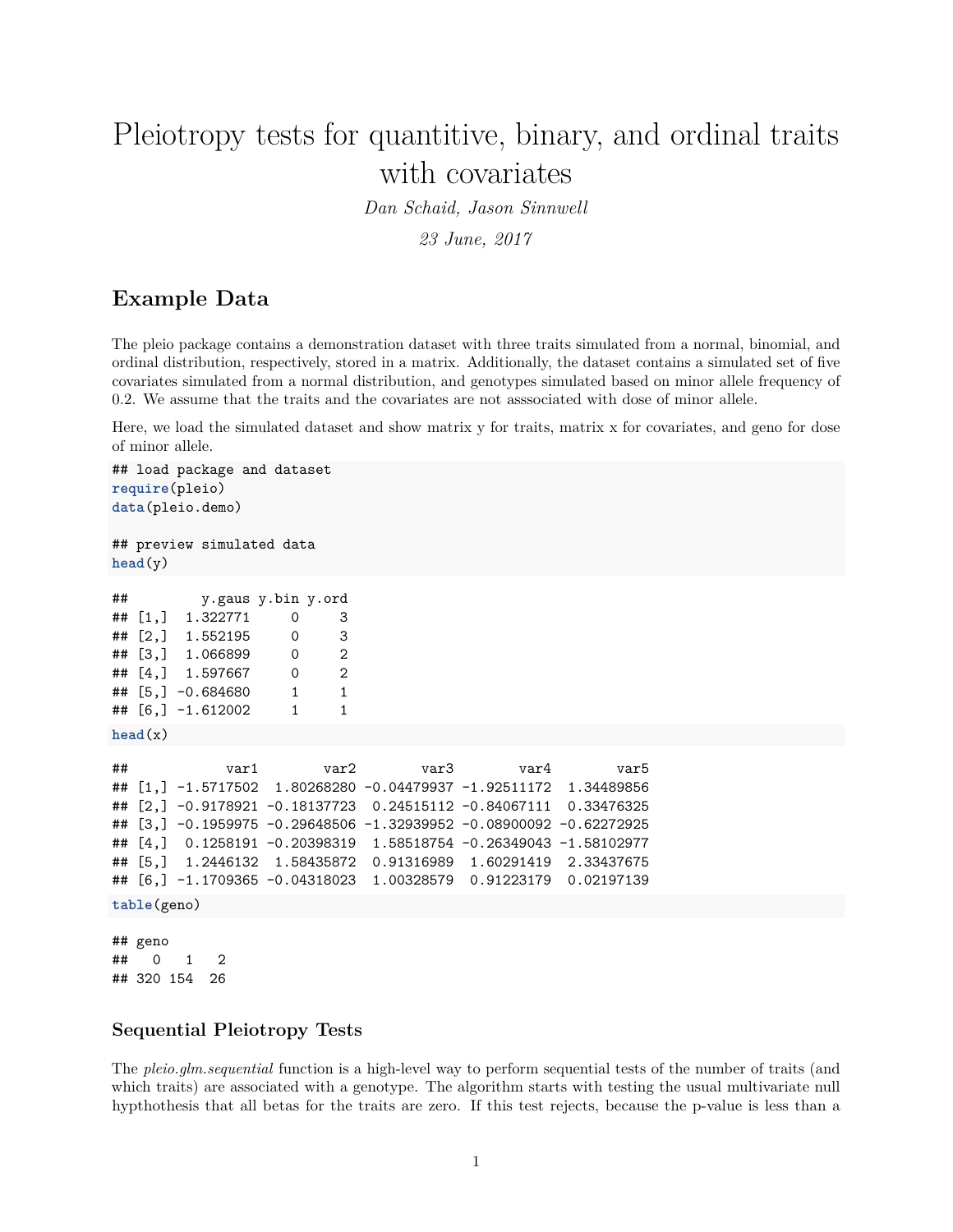user-spiecifed threshold, then allow one beta to be non-zero in order to test whether the remaining betas  $= 0$ . If the test allowing for one non-zero beta rejects, then allow two non-zero betas (testing all combinations of two non-zero betas). Continue this sequential testing until the p-value for a test is greater than the specified threshold. When the sequential testing stops, one can conclude that the final model contains the non-zero betas, while all other betas are inferred to be zero. For m traits, the sequential testing stops either when the p-value is less than the threshold, or when (m-1) traits are tested. If the p-value remains less than *pval.threshold* when testing (m-1) traits, this implies that all m traits are associated with the genotype.

Below we run two functions, *pleio.glm.fit*, which performs pre-calculations on the models to be tested for the trait families in *glm.family*, and *pleio.glm.sequential*, which performs the sequential pleiotropy tests on the pre-computed object from *pleio.glm.fit*.

The final result lists the indices of the non-zero betas (the indices of the traits associated with a genotype), and the p-value that tests the fit of the final model. A p-value greater than *pval.threshold* is expected for the final model, showing that the final model fits the data well. For the simulated, which was simulated assuming all traits are not associated with the genotype, we apply the sequential testing using a large *pval.threshold* for illustration of the method (using an appropriate small threshold, such as 0.05, would terminate the sequential steps at the initial step). For this example, the sequential approach stopped at 2 traits because the p-value is greater than the *pval.threshold* argument of 0.5.

```
fit <- pleio.glm.fit(y, geno, glm.family=c("gaussian","binomial", "ordinal"))
out <- pleio.glm.sequential(fit, pval.threshold=.5)
out
## $pval
## [1] 0.531151
##
## $count
## [1] 2
##
```

```
## $index.nonzero.coef
## [1] 1 2
```
## **Equivalent Steps to Sequential Fit**

The sequential steps above can be performed with more user control using *pleio.glm.test*, with *count.nonzero.coef* as the number of non-zero betas for the null hypothesis. The result of *pleio.glm.test* contains the global test statistic, degrees of freedom (df), p-value for testing the model, the indices of the non-zero betas in the model (the set of tested indices are given in *bk.set*, with columns for the different models tested and rows the indices of non-zero betas.), and a data.frame called *tests* that contains the tests performed for the null hypothesis models (i.e., the indices of the non-zero betas and the corresponding statistic,  $t_k$ , for each model). For *m* traits, and  $k = count.nonzero.coef$ , there are m-choose-k models in the set that are considered in the null hypothesis. The minimum test statistic over the set provides the global test statistic (*stat*) reported.

```
test0 <- pleio.glm.test(fit, count.nonzero.coef = 0)
test0
## $stat
## [1] 4.191602
##
## $pval
## [1] 0.241504
##
## $df
## [1] 3
```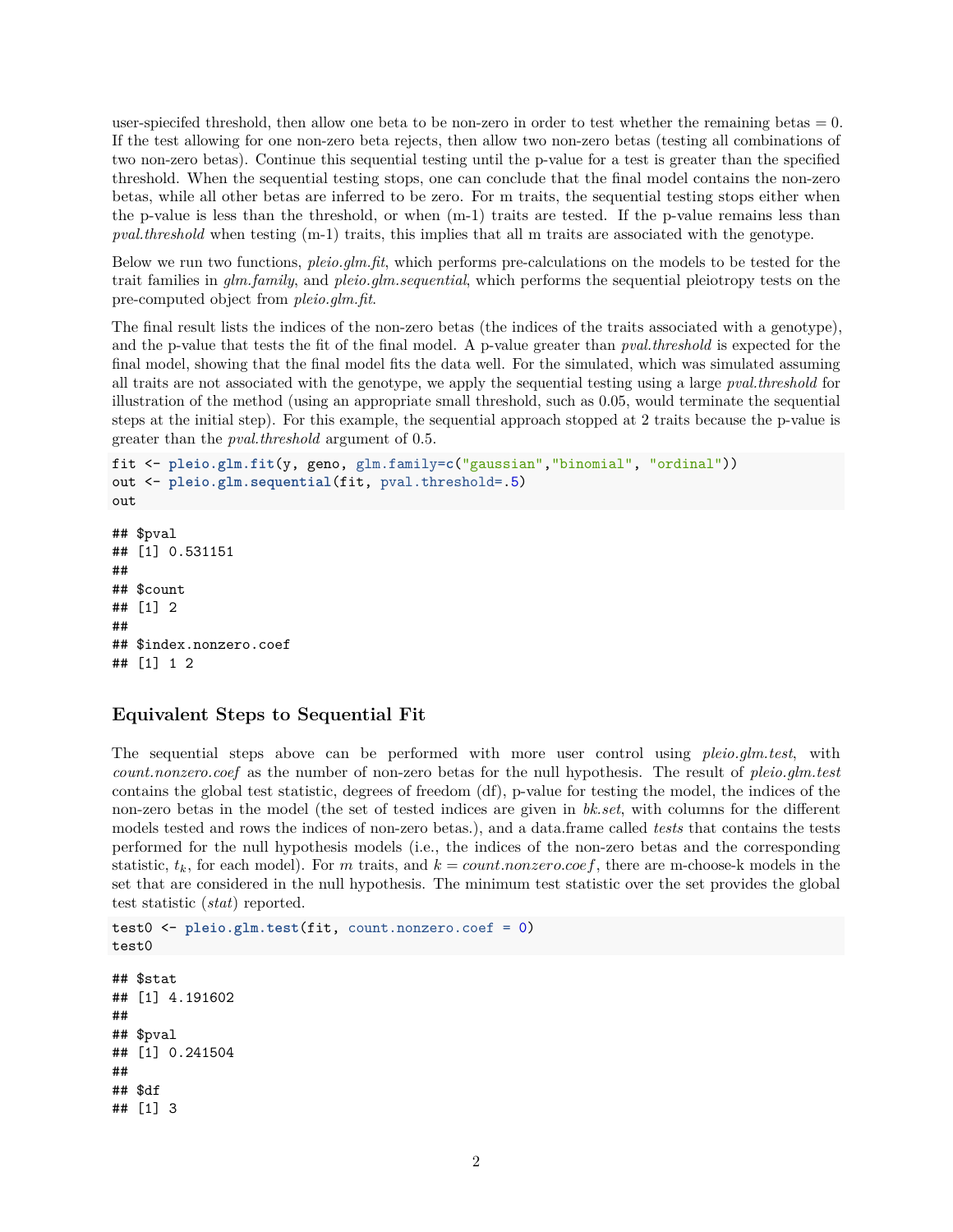```
##
## $index.nonzero.coef
## [1] 0
##
## $vk.set
## [1] 0
##
## $tk
## [1] 4.191602
test1 <- pleio.glm.test(fit, count.nonzero.coef = 1)
test1
## $stat
## [1] 1.495151
##
## $pval
## [1] 0.4735131
##
## $df
## [1] 2
##
## $index.nonzero.coef
## [1] 1
##
## $vk.set
## [,1] [,2] [,3]
## [1,] 1 2 3
##
## $tk
## [1] 1.495151 1.723254 3.732726
test2 <- pleio.glm.test(fit, count.nonzero.coef = 2)
test2
## $stat
## [1] 0.392189
##
## $pval
## [1] 0.531151
##
## $df
## [1] 1
##
## $index.nonzero.coef
## [1] 1 2
##
## $vk.set
## [,1] [,2] [,3]
## [1,] 1 1 2
## [2,] 2 3 3
##
## $tk
## [1] 0.3921890 1.4793814 0.5150495
```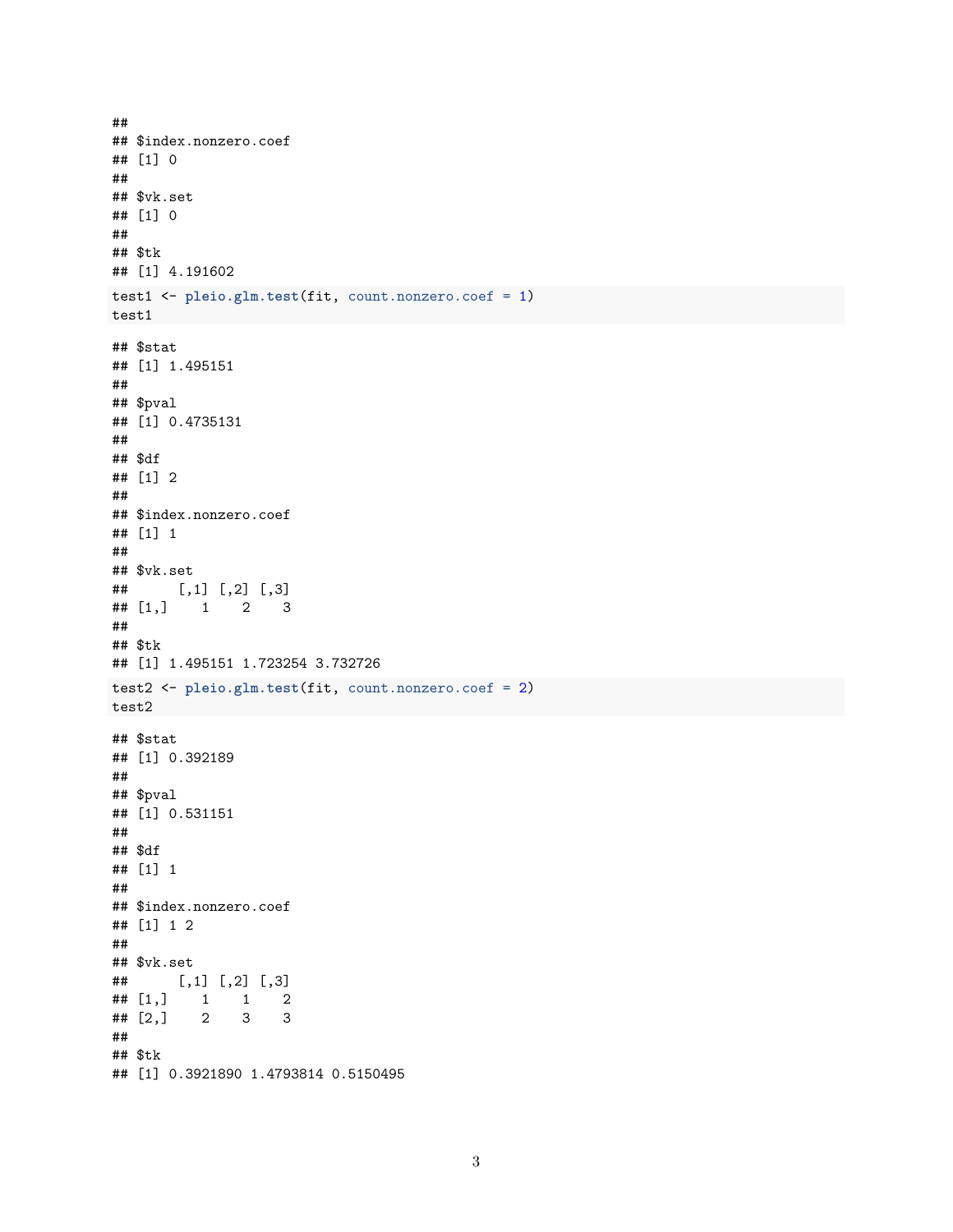## **Sequential Tests With Covariates**

Both the sequential steps and the user-controlled steps can be run with covariates specific to each of the traits in the y matrix. All Possible covariates are collected into a single matrix called *x.all*. A separate list, called *x.index.list*, is used to define which covariates are to be used for each trait. By this approach, some covariates can be used for multiple traits, allowing traits to overlap with respect to the covariates, or covariates can be mutually exclusive for other traits, and even some traits can be defined without covariates. Below we show how to set the indices for each of the traits from a common data.frame, x, and *pleio.glm.sequential* considers the covariates specific to the trait when running the sequential steps. The indices need to be a list with a vector of indices for each of the traits y. We set *pval.threshold* again to be abnormally high for the purpose of demonstrating how it iterates to test multiple traits.

#### **Each trait has a covariate**

The first example shows how to specify varying number of covariates for each trait.

```
index.cov <- list()
## cols 1 and 2 are covariates for trait 1, etc.
index.cov[[1]] \leftarrow c(1:2)index.cov[2] <- c(2:4)index.cov[3] <- c(4,5)fit.cov <- pleio.glm.fit(y, geno, glm.family=c("gaussian","binomial","ordinal"), x.all=x,
                         x.index.list=index.cov)
cov.out <- pleio.glm.sequential(fit.cov, pval.threshold=.52)
print(cov.out)
## $pval
## [1] 0.5272492
##
## $count
## [1] 2
##
## $index.nonzero.coef
## [1] 1 2
```
#### **One trait without a covariate**

The second example shows how to specify a trait without any covariates, which is to give an index of 0. For this demonstration, *pval.threshold* is set high at 0.55 to illustrate output when all traits are considered to be associated with *geno*.

```
index.cov <- list()
## cols 1 and 2 are covariates for trait 1, etc.
index.cov[[1]] \leftarrow c(1:2)index.cov\lceil 2 \rceil] <- c(2:4)index.cov[3] <- 0
fit.cov <- pleio.glm.fit(y, geno, glm.family=c("gaussian","binomial","ordinal"), x.all=x,
                          x.index.list=index.cov)
cov.out <- pleio.glm.sequential(fit.cov, pval.threshold=.55)
print(cov.out)
```